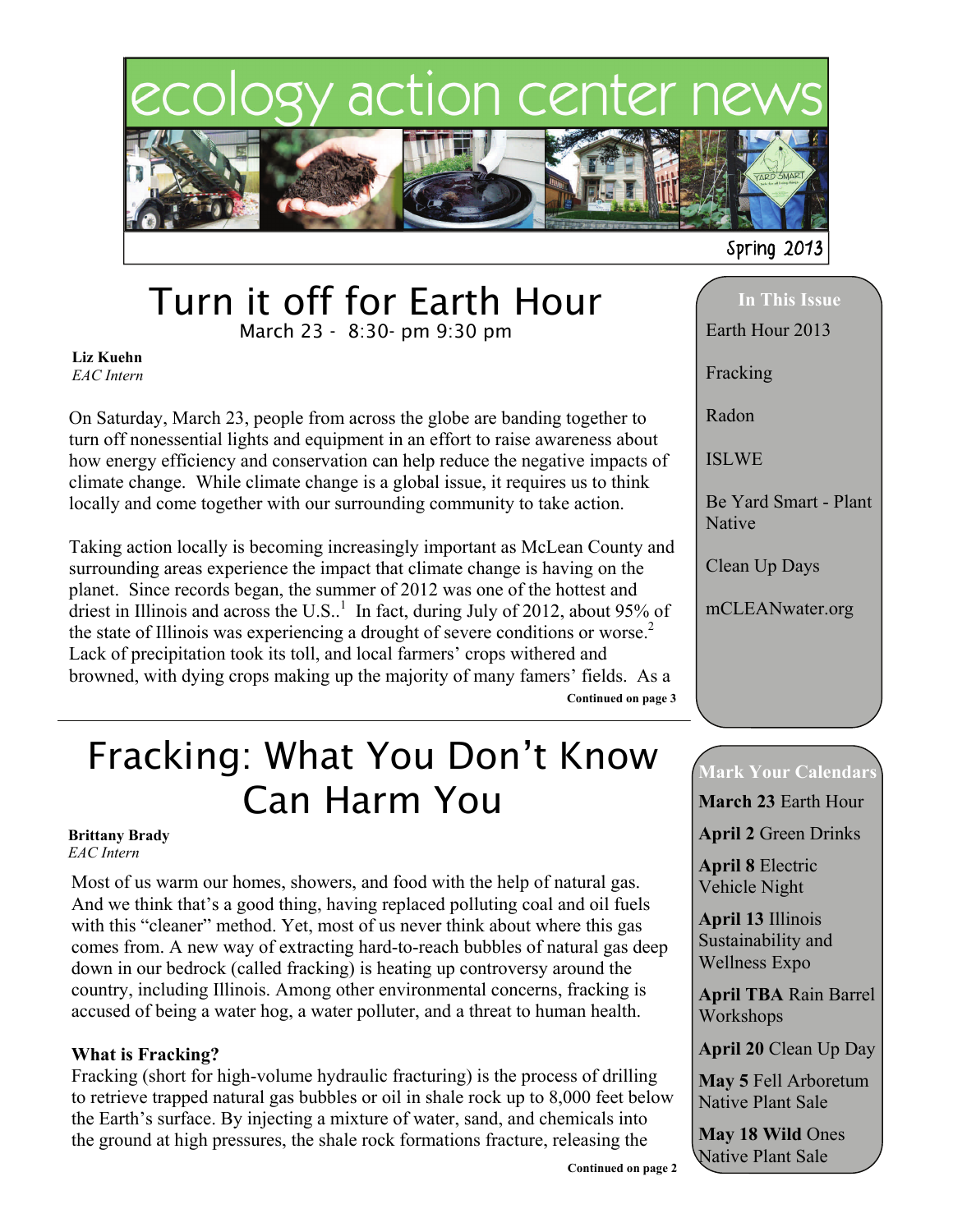

#### **Fracking continued from page 1**

gas and allowing it to rise to the surface for capture.

Of the millions of gallons of water and chemicals pumped underground, much will stay in the fracking well, but, over time, some wastewater will rise back to the surface. Safe containment of this chemicalladen fluid underground and the disposal of wastewater are error-prone. Water pollution from these errors has created widespread environmental and health problems along with long-term risks to water resources.

#### **Fracking is Water Intensive**

Many of you might not know that fracking requires massive amounts of fresh water. Over the lifetime of a single fracking well, up to 8 million gallons of water are used, and in just one 5 acre site, anywhere around 16 wells can be drilled (adding up to around 200 Olympic sized swimming pools). That's a lot. This issue is magnified by the fact that once water is used for fracking, it cannot be returned to the hydrological cycle—it is too contaminated to properly filter. In contrast, 90-95% of residential water used indoors can be treated at a sewage treatment plant and return to the water supply again.

#### **Fracking May Pollute Water and Harm Health**

Concern over fracking practices continues with the toxic chemicals used. Because the technology is so new, studies are just beginning to document associated health and environmental effects; however, preliminary findings are concerning. For example, according to a 2011 study published by the *International Journal of Human and Ecological Risk Assessment*, over 25% of the chemicals used in natural gas operations could cause cancer, 37% could disrupt the endocrine system, and 40-50% could affect the nervous, immune and cardiovascular systems. Additionally, a 2012 study found that people living within half a mile of fracking operations face significantly higher risks to cancer and other health problems than those living further away. Companies are not even required to publically disclose the

chemicals they use, making it difficult for researchers to further measure the effects on health.

How can fracking chemicals reach water sources? Up to 75% of the water injected underground for fracking stays deep within the earth, potentially contaminating surrounding groundwater sources with methane and other pollutants. In the unfortunate story of Pavillion, Wyoming, residents were told by the U.S. EPA to avoid their drinking water after studies in 2010 found multiple water wells contaminated with fracking chemicals methane, 2-butoexythanol, benzene, acetone, traces of diesel fuel, and other toxic substances. Benzene alone is a known carcinogen that appeared at levels 50 times higher than what is considered safe; it is linked to both leukemia and breast cancer. Sadly, the story of Pavillion is not unique. Over 1000 cases of water source contamination near U.S. fracking sites have been documented.

Surface water sources can also be contaminated by fracking wastewater that returns to the surface. Wastewater carries pollutants from within the Earth including heavy metals and radioactive material, such as arsenic or radon. Leaks, blowouts, spills at well sites or in traffic accidents, and improper or even illegal dumping of wastewater can all lead to water contamination: in 2008, Colorado saw a leak of 1.6 million gallons of fracking wastewater, eventually ending up in the Colorado River; in 2011, Pennsylvania saw 21,000 gallons of fracking wastewater spill from a valve left open that contained barium, hydrochloric acid, and other harmful fracking chemicals. The list of accidents goes on.

#### **What Can You Do?**

Over the past decade, rising energy needs, the demand for cleaner burning fuels, and technological advances in hydraulic fracturing have all driven the rush for fracking natural gas in shale rock: a rush that has consumed 31 states nationwide. While the benefits and risks of fracking are being debated,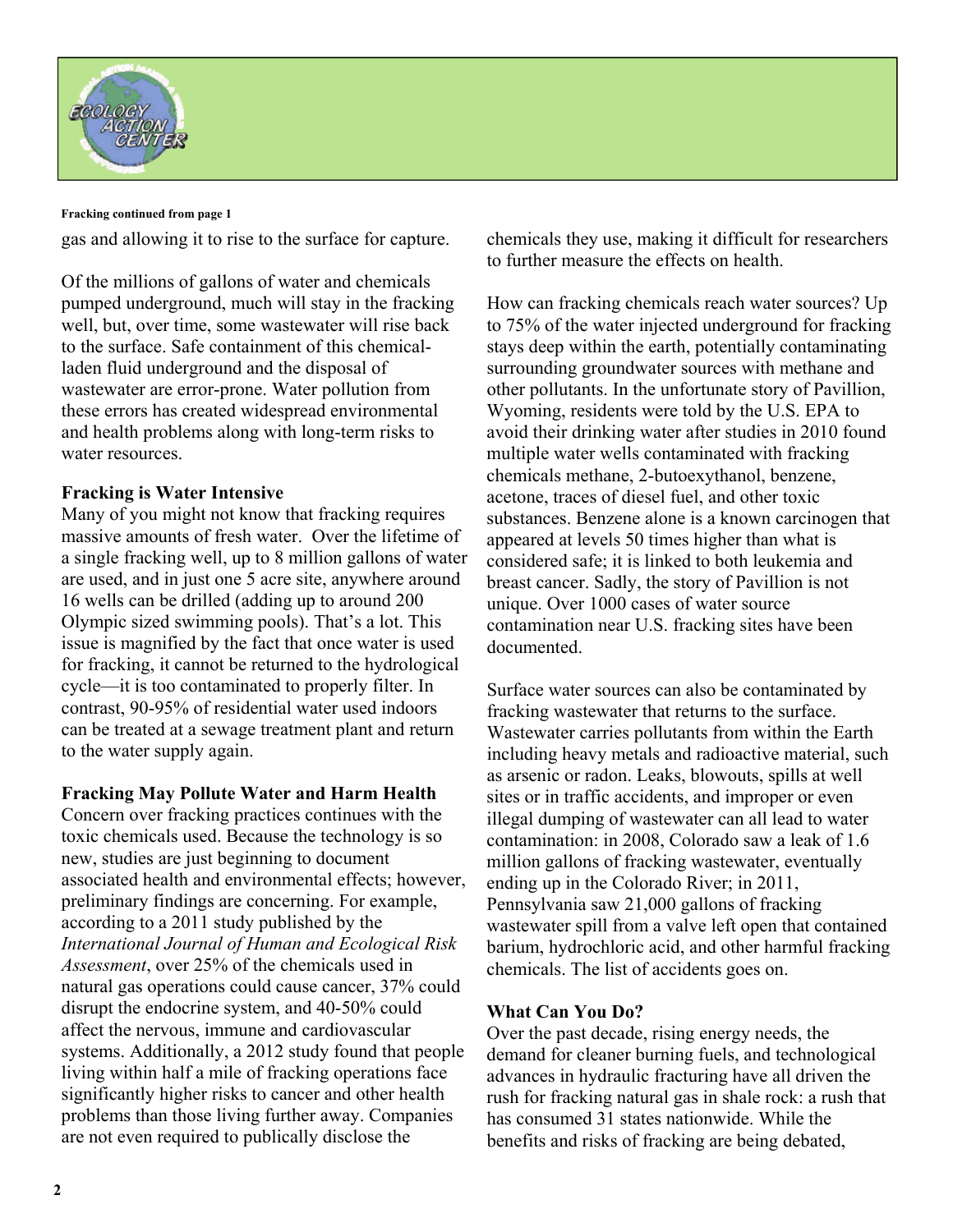

#### **Earth Hour continued from page 1**

result, local farmers suffered, which plays a critical role in our local economy.

As we consider the impact climate change is having on the planet, we must also consider the role that humans play in climate change, as 65% of pollution that causes climate change comes from energy generation and use. $3$  With the impacts of climate change being seen locally it is essential for the Bloomington-Normal community to come together to take action during this Earth Hour event and beyond. Below are just a few ways we can all help to promote energy conservation and efficiency. More tips can be found on the Ecology Action Center website.

- Turn off lights when you leave the room
- Use the minimum amount of lighting that is necessary
- Turn off the TV, VCR, stereo, fan, computer, printer, and other electronics when not in use
- Reduce the HVAC system during times when no
- **Fracking continued from page 2**

educate yourself. What you don't know may harm you.

- *Learn About the status of fracking in Illinois.* A fracking regulatory bill, HB 2615, which would allow fracking to occur in Illinois as well as a bill to ban fracking, SB 1418, were both introduced to IL officials this past month. To track the progress of these bills, you can visit the Illinois General Assembly's website at www.ilga.gov/legislation.
- *Attend a workshop.* Dr. Bill Rau, Professor Emeritus, Industrial Sociology, Illinois State University will speak about environmental and health concerns with fracking at the upcoming Illinois Sustainable Living and Wellness Expo on April 13. *www.islwe.org*
- *Read more about the health effects.* Dr. Sandra Steingraber, ecologist, Illinois Wesleyan alumna and cancer survivor, has focused much of her recent work on health concerns of fracking. Learn more at www.steingraber.com.

one is home

- Set the thermostat to 68 degrees F in the winter and 78 degrees F in the summer
- Conduct energy audits of your home to determine how much energy you are using

Families, individuals, local businesses, and other community groups are encouraged to participate in our local Earth Hour event. To sign-up to participate in Earth Hour go to [www.ecologyactioncenter.org](http://www.ecologyactioncenter.org/wp/events/earth-hour/). For additional information about Earth Hour visit [www.earthhour.org.](http://www.earthhour.org/) We can all work together to spread the word and help raise awareness about climate change.

 $1$  Wiltgen, Nick. "Drought Rises in Historical Rankings." *Weather.com*. 26 Sept. 2012.

<sup>2</sup> Manchir, Michelle. "Worsening Illinois drought points to increasingly ominous signs for crops." *Chicago Tribune*. 27 July 2012.

<sup>3</sup> "Energy: Surprising facts and what they mean." *Environmental Defense Fund*. 2012.

*Will the Easter Bunny bring a Radon Test Kit to your home? You could – and make this the sweetest gift for you and your family. Radon is a cancer-causing, radioactive gas. You can't see it, smell it, or* 



*taste it, but radon is estimated to cause well over 25,000 deaths each year (more deaths than from melanoma or drunk driving. )* 

 *Radon test kits are available at the EAC for \$10.00 each. These 5 to 7 day tests are simple, reliable, easy to use and you will get test results in 10 days after mailing in. Contact Ruth Ann Lipic, Radon Program Coordinator at 309-454- 3169 with your questions and concerns.*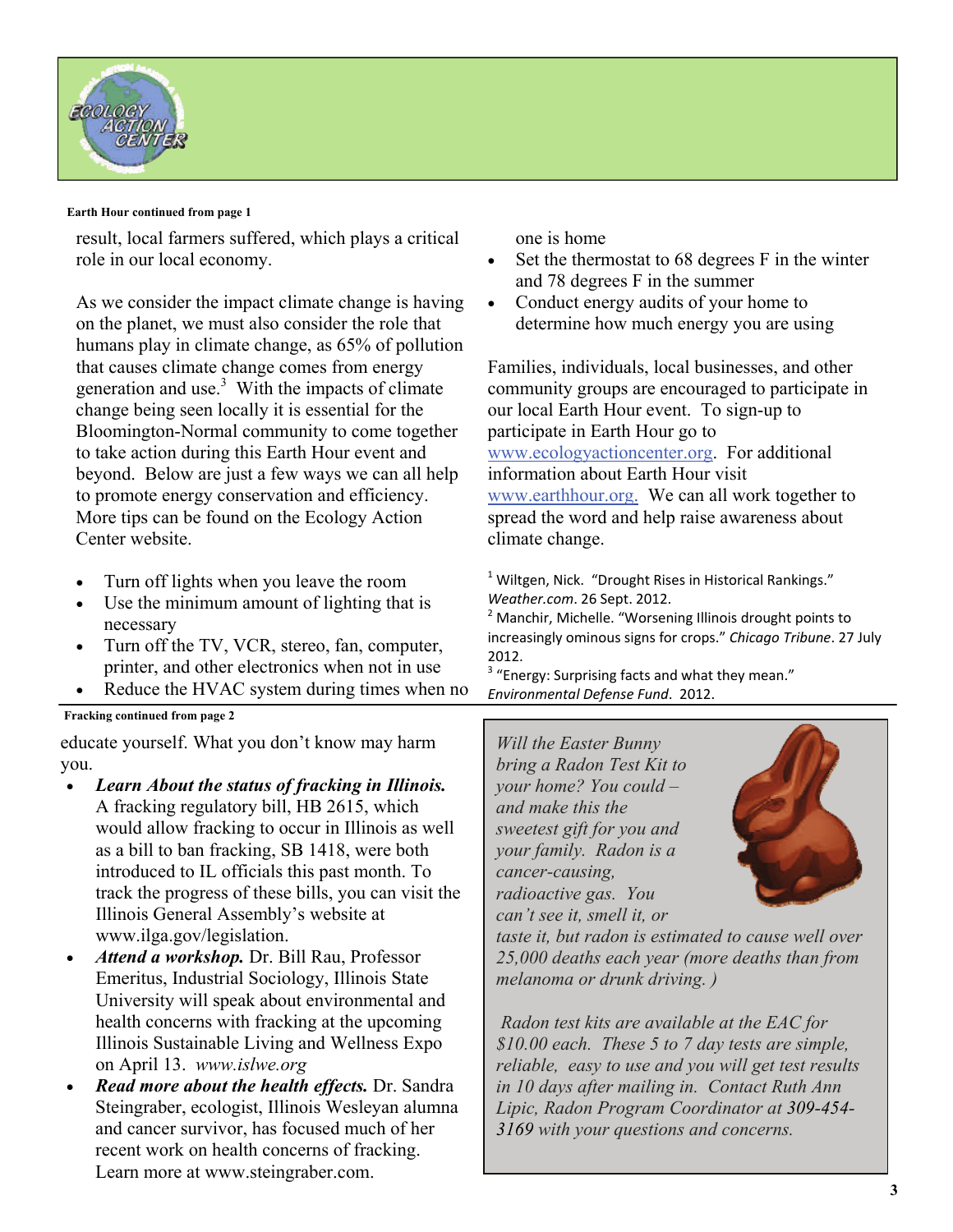

## Illinois Sustainable Living and Wellness Expo 2013

The ISLWE empowers you to:

Zero your Waste • Learn about risks of Hydraulic Fracturing • Ponder Permaculture • Sample Natural Products • Improve *your home's Energy Efficiency • Dance to the tunes of local musicians • Investigate Green Burial options • Explore Natural Healing Therapies • Check out Electric Cars • Tune up or donate your Bicycle • Recycle your batteries/plastic garden pots/ CFLs/clothes and textiles/electronics • Be inspired by the Renewable Fashion Challenge • Shop at the Mobile Mission Mart • Consume local foods • Immerse in the Stories of our planet • Invest in companies that share your values* 

Join the Ecology Action Center and Illinois Wesleyan University Wellness for the ISLWE on Saturday, April 13, 9 a.m. to 4 p.m., at Illinois Wesleyan University Shirk Center. This annual event provides you with abundant resources for living well and living green and is free and open to the public. Experience stimulating workshops, numerous exhibitors, fun and healthy hands-on activities, great music, stimulating story-telling, and so much more!

**MEGA Recycling** returns to the ISLWE - bring your nontraditional residential recyclables such as home electronics, household batteries, plastic garden pots, clothing and textiles, TerraCycle items, and CFLs. Midwest Fiber will also provide free personal document shredding (and recycling) for residents. NOTE - no business wastes accepted and no hazardous waste items. Please call the EAC for more details.

Make your whole ISLWE experience sustainable--carpool or bike to the event and take advantage of free valet bicycle parking provided by Friends of the Constitution Trail. Help us make the event Zero Waste by bringing your own reusable tote bag, water bottle, and coffee mug. Single use disposable items are *not* provided at the event. However, coffee is available for free at the ISLWE Café for anyone bringing their own coffee mug. Please bring your own reusable water bottle as bottled water will *not* be available for sale; tap water is readily available from multiple drinking fountains on-site. This year the event will also feature its own smartphone app, to allow more visitors to avoid a paper program guide. Look for more information on the iPhone and Android app closer to the event.

Learn more about the ISLWE, including a schedule of workshops, musicians, and other activities and information at the expo website at www.islwe.org. See you there!



April 13, 2013

Illinois Wesleyan University Shirk Center

**Volunteers are still needed** to help make the ISLWE run smoothly, especially the MEGA Recycling collection - sign up to volunteer your time at the ISLWE at www.islwe.org.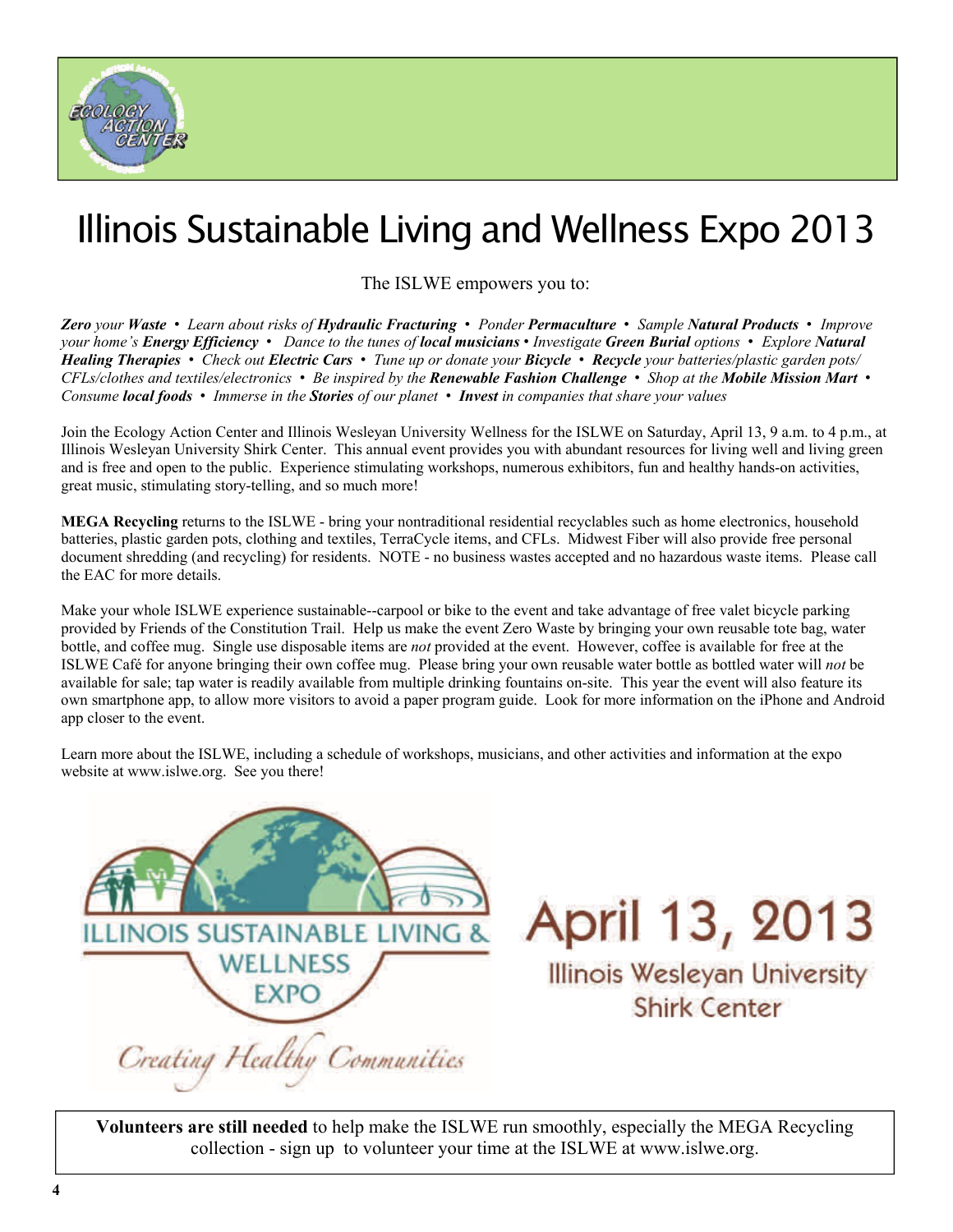

## Be Yard Smart - Plant Native

Usage of native plants in landscaping is growing by leaps and bounds! Of course there are a multitude of benefits including increasing habitat and food supplies for native species up the food chain, reduction or elimination of the need for watering and fertilizers, beautiful diversity, and choices for every soil, sun, and moisture condition. Learn more about using Illinois native species in landscaping and other strategies for sustainable landscaping through EAC's Yard Smart program. Free Yard Smart Fact Sheets are available for download at www.yardsmart.org.

You can buy great quality native flowers and grasses for your landscaping at one of the multiple native plant sales going on this spring in our community.

**May 4, 8 a.m.** - Fell Arboretum Native Plant Sale. In the cul-de-sac at School Street and Beaufort in Normal

**May 18, 8 a.m.** - Wild Ones Native Plant Sale. U of I Extension Auditorium, 402 N Hershey, Bloomington



# Help Wanted - April 20 Creek/Trail Clean Up

**What:** Constitution Trail/Sugar Creek Clean Up Day *in honor of Norm Miller* **Where:** Meet at Tipton Park, south parking lot **Who:** Ecology Action Center, McLean County Wheelers, Mackinaw Canoe Club, and Friends of Constitution Trail

Join us as we help clean up litter and debris from Sugar Creek and Constitution Trail (East to West along G.E. Rd. and Vernon Ave.) from Tipton Park (Bloomington) down to Audubon Gardens (Normal). Any and all volunteers will be welcome to show up that day. We can use, of course, all the help we can get! The more participants we have, the shorter we can make the day!

Wear old clothes, bring gloves and something to drink. Trash bags and lunch will be provided. Please help and join in our clean up effort, in conjunction with Earth Day Bloomington-Normal Community Clean Up Days. RSVP to Michael Brown at (309) 4545- 3169 or by email at mbrown@ecologyactioncenter.org.

## New resource from the EAC - mCLEANwater.org



Clean, safe drinking water is something we too often take for granted. The EAC is one of many local partners working to protect our local water supplies - for both current and future generations.

In order to better make information available on local clean water issues, the EAC created mCLEANwater.org as a watershed clearinghouse for our community. mCLEANwater.org features a variety of educational materials for local residents, educators, and decision makers on watershed restoration issues. A highlight of the site is the Watershed Library - a unique and unprecedented collection of all local watershed studies, reports, presentations, maps, management plans, and other related documents. Submissions of additional documents to the library are welcomed and may be made through the website.

In addition, the site includes a showcase of successful watershed projects and a directory of watershed partners. The site will continue to grow and evolve over time as more content and library resources are included and mCLEANwater.org becomes an increasingly valuable repository of information. Check out mCLEANwater.org, share resources you might have for inclusion, and help us spread the word!